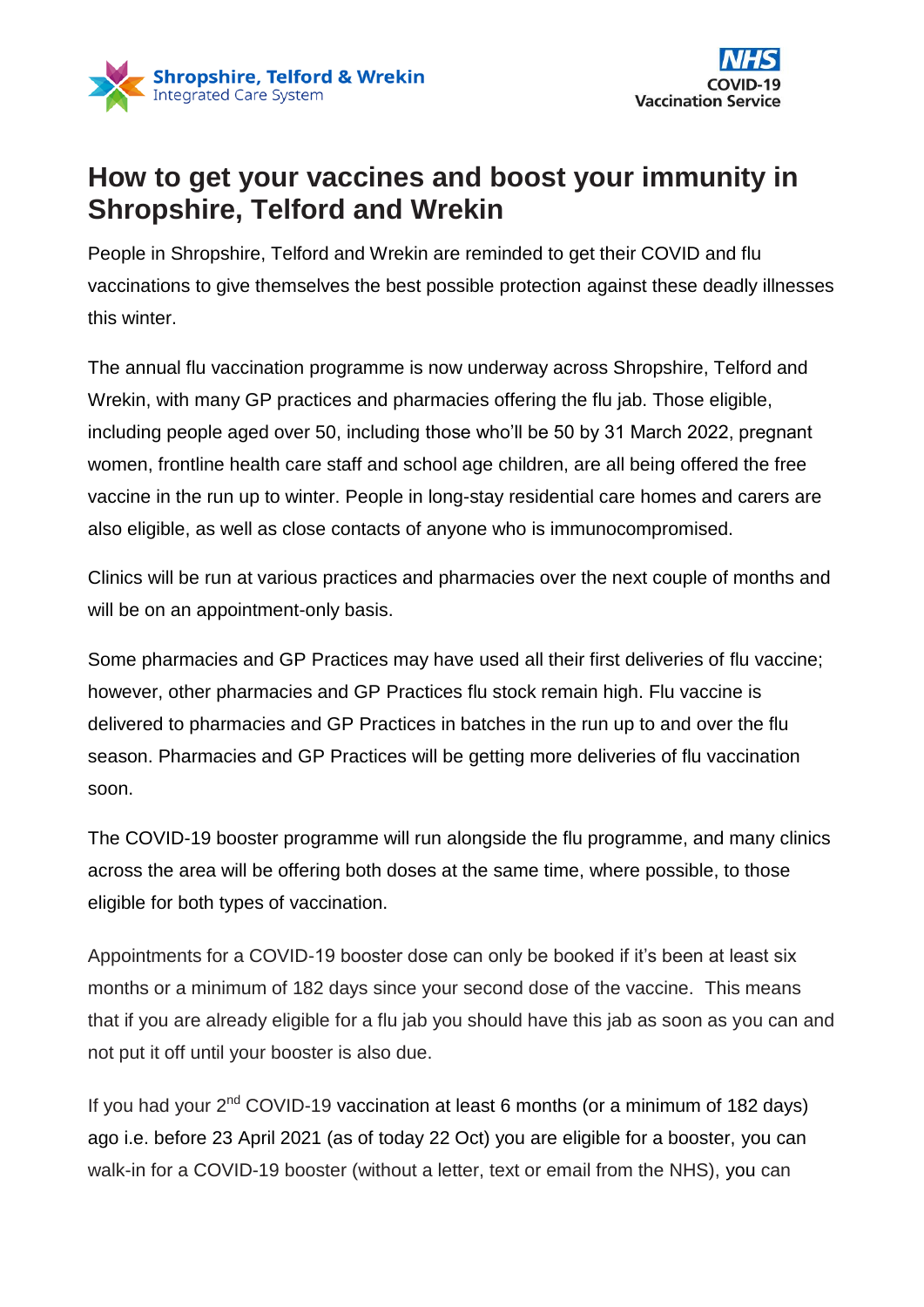



[Booking Service](https://www.nhs.uk/conditions/coronavirus-covid-19/coronavirus-vaccination/book-coronavirus-vaccination/book-or-manage-a-booster-dose-of-the-coronavirus-covid-19-vaccine/) or by calling NHS 119 or, alternatively, if you prefer to be vaccinated at your GP surgery or primary care network (PCN) please wait to be contacted. For details of the Shropshire, Telford and Wrekin walk-in clinics please visit: [COVID-19 Vaccination](https://stwics.org.uk/our-priorities/covid-19-vaccination-programme/walk-in-clinic-times)  [Walk-in and Pop-up Clinics \(stwics.org.uk\).](https://stwics.org.uk/our-priorities/covid-19-vaccination-programme/walk-in-clinic-times)

People are asked not to contact their GP to arrange their booster and flu jabs. Your GP Practice or PCN will be in touch to invite you to book an appointment at a vaccination clinic.

**Steve Ellis, Service Director and Deputy Senior Responsible Officer for the Covid-19 Vaccination Service in Shropshire, Telford and Wrekin,** said: "The NHS is incredibly busy and we need you to stand by us this winter. Please have both the annual flu and booster Covid vaccinations if you are eligible. Getting the booster vaccine is vital for all people who had their second dose of the COVID vaccination six months ago as protection from the vaccine does drop over time, and the booster vaccination will give people at greatest risk important extra protection. If you still haven't had your first or second dose of the Covid jab, it's not too late you can get your COVID-19 vaccinations by attending a walk-in clinic."

## **Walk-in clinics in Shropshire, Telford and Wrekin – Saturday 23 October to Friday 29 October 2021:**

**PLEASE NOTE: These walk-in and pop-up clinics may be subject to short notice changes. Please do check the times and dates on the day before you travel to the centre:** [COVID-19 Vaccination Walk-in](https://stwics.org.uk/our-priorities/covid-19-vaccination-programme/walk-in-clinic-times)  [and Pop-up Clinics \(stwics.org.uk\)](https://stwics.org.uk/our-priorities/covid-19-vaccination-programme/walk-in-clinic-times)

| Location                                                                                          | Vaccine and age criteria                                                                                      | Date and time                                                                                                                                                                                                                                                         |
|---------------------------------------------------------------------------------------------------|---------------------------------------------------------------------------------------------------------------|-----------------------------------------------------------------------------------------------------------------------------------------------------------------------------------------------------------------------------------------------------------------------|
| <b>The Robert Jones</b><br>and Agnes Hunt<br>Orthopaedic<br>Hospital, Oswestry,<br><b>SY107AG</b> | $1st$ doses for ages $12+$<br>$\bullet$<br>$2^{nd}$ and $3^{rd}$ doses<br>$\bullet$<br>COVID-19 boosters<br>٠ | Saturday 23 October, 8am - 1pm<br>Monday 25 October, 8am - 5pm<br>$\bullet$<br>Tuesday 26 October, 8am - 5pm<br>$\bullet$<br>Wednesday 27 October, 8am - 5pm<br>$\bullet$<br>Thursday 28 October, 8am - 5pm<br>$\bullet$<br>Friday 29 October, 8am - 5pm<br>$\bullet$ |
| <b>Emmanuel Church,</b><br><b>Mount Pleasant</b>                                                  | $1st$ doses for ages $16+$<br>$\bullet$<br>$2^{nd}$ and $3^{rd}$ doses                                        | Monday 25 October, 8am-6pm<br>$\bullet$<br>Tuesday 26 October, 8am-6pm<br>$\bullet$                                                                                                                                                                                   |